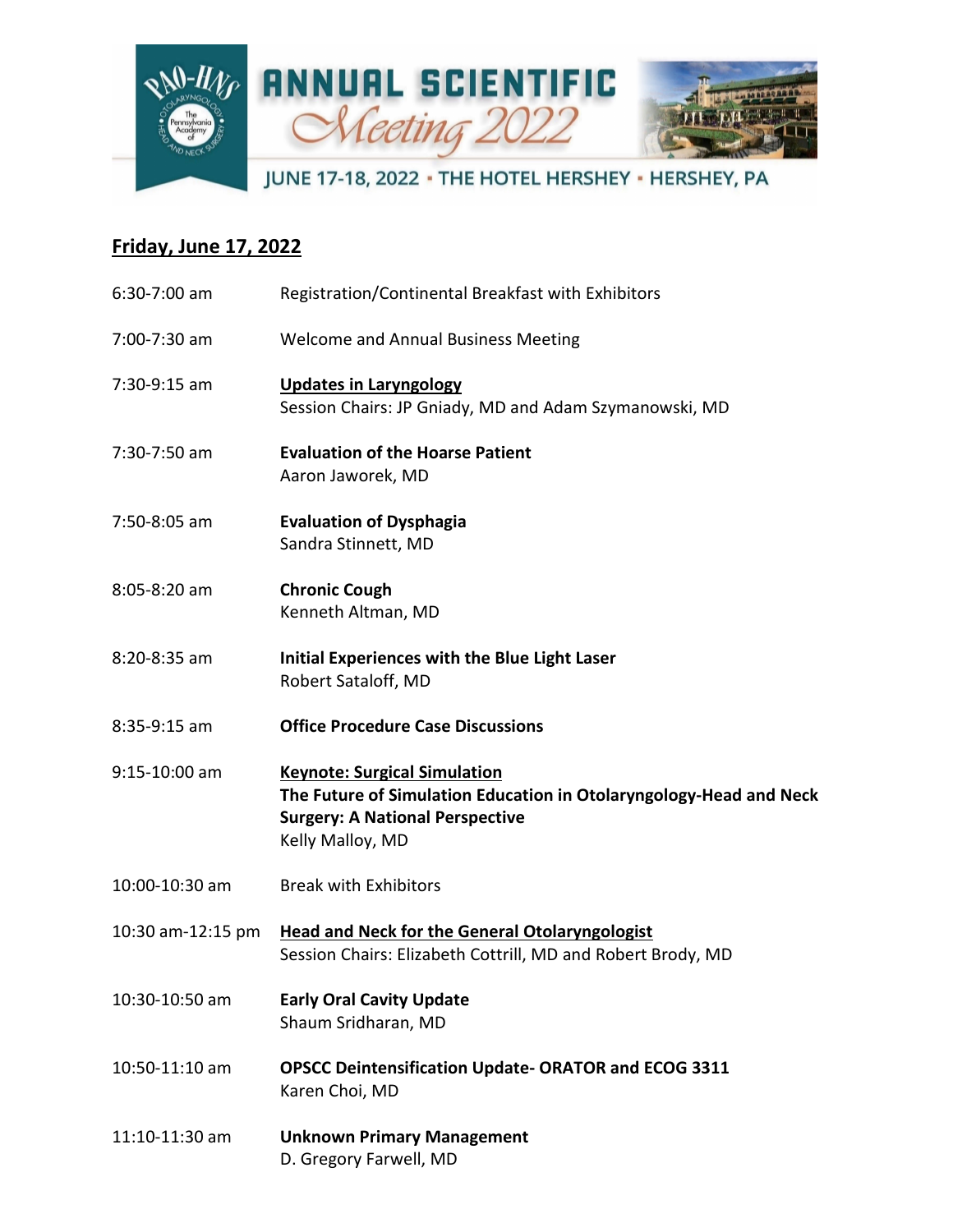| 11:30 am-12:15 pm | Panel Discussion: Head and Neck for the General Otolaryngologist<br>Moderator: Elizabeth Cottrill, MD                                                                                                                            |
|-------------------|----------------------------------------------------------------------------------------------------------------------------------------------------------------------------------------------------------------------------------|
|                   | Panelists: Kelly Malloy, MD, David Cognetti, MD, Shaum Sridharan, MD<br>Karen Choi, MD, D. Gregory Farwell, MD                                                                                                                   |
| 12:15-12:45 pm    | <b>PAO-HNS Committee Meetings</b>                                                                                                                                                                                                |
| 12:45-1:45 pm     | <b>Industry Sponsored Lunch Symposium (non-CME): Radio Frequency</b><br>Ablation: The non-surgical option for the treatment of Thyroid nodules<br>Sponsor: RGS Healthcare<br>David Goldenberg, MD, FACS                          |
| 2:30-3:30 pm      | <b>Family-focused Otolaryngology Simulation Event</b><br>Ellen Deutsch, MD and Kevin Kovatch, MD                                                                                                                                 |
| 5:00-6:00 pm      | <b>PAO-HNS Women in Otolaryngology Event</b><br>Networking and Sponsorship: how to leverage your social capital for<br>professional success and personal joy<br>Session Chair/Host: Karen Rizzo, MD<br>Speaker: Kelly Malloy, MD |
| $6:00-9:00$ pm    | <b>Reception and Dinner Event at The Hotel Hershey</b>                                                                                                                                                                           |

## **Saturday, June 18, 2022**

| $7:00 - 7:30$ am | <b>Breakfast with Exhibitors</b>                                                                                                                                                  |
|------------------|-----------------------------------------------------------------------------------------------------------------------------------------------------------------------------------|
| 7:30-8:00 am     | <b>Business Practice</b><br>OTC Hearing Aids and How to Prepare Your Practice<br>Session Chairs: Karen Rizzo, MD and Sandra Stinnett, MD<br>Brian Woodhead and Colleen Ryan, M.S. |
| $8:00 - 8:15$ am | Q & A Session                                                                                                                                                                     |
| $8:15-9:15$ am   | <b>Controversies in Patient Safety</b><br>Session Chairs: Ellen Deutsch, MD and Neerav Goyal, MD<br>Ellen Deutsch, MD, Neerav Goyal, MD, Allison Keane, MD                        |
| $9:15-9:45$ am   | <b>Break with Exhibitors</b>                                                                                                                                                      |
| 9:45-10:45 am    | <b>Resident Research Session</b><br>Session Chairs: Mark Kubik, MD and Kevin Kovatch, MD                                                                                          |
| $9:45-9:50$ am   | Galectin-9 Drives Functional Exhaustion of TIM-3+ NK Cells in Head and<br><b>Neck Squamous Cell Carcinoma</b><br>Jennifer Anderson, MD - University of Pittsburgh Medical Center  |